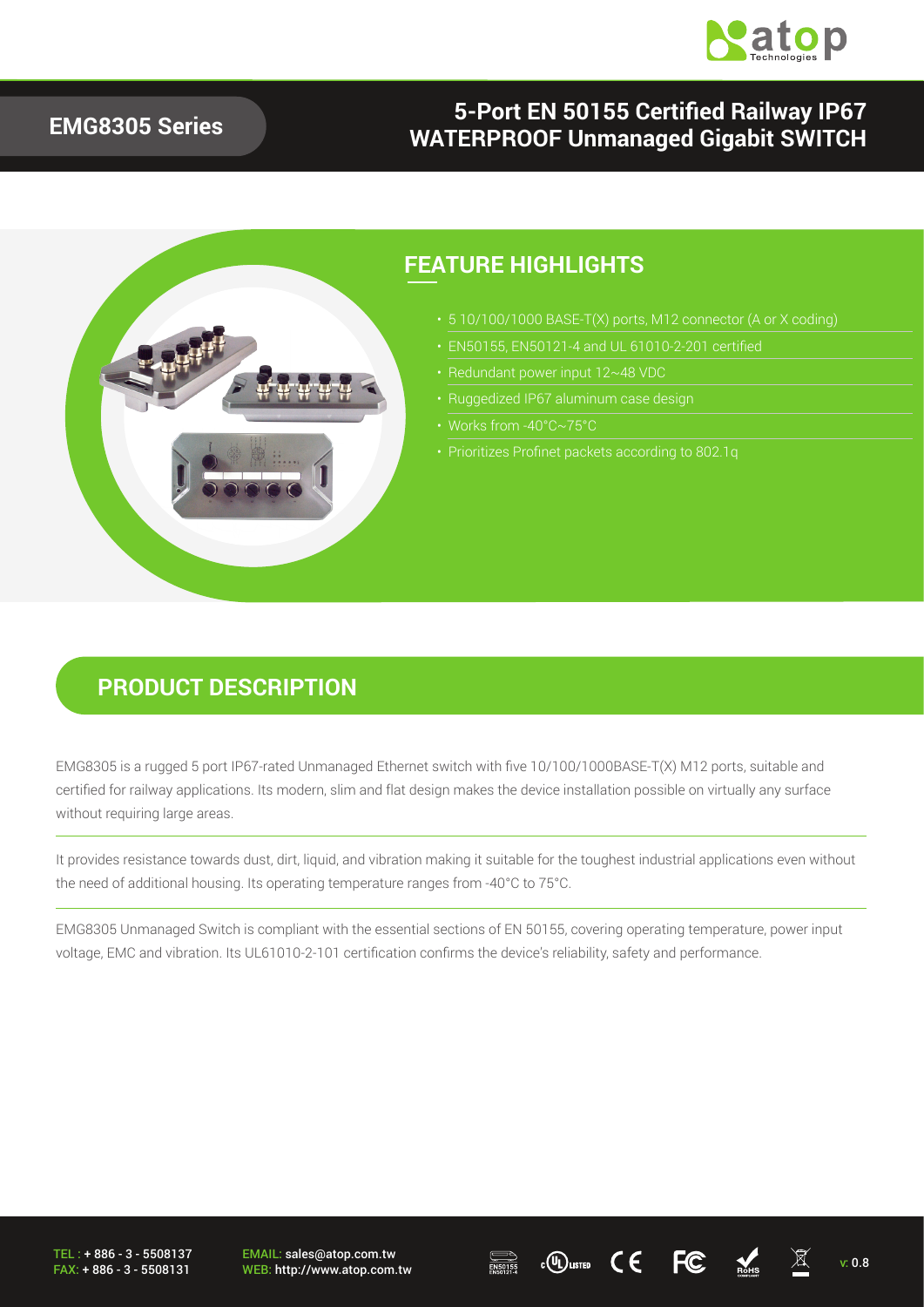

### **SPECIFICATIONS**

| <b>Technical Specifications</b>                                                                            |                                                                                                                                                 |
|------------------------------------------------------------------------------------------------------------|-------------------------------------------------------------------------------------------------------------------------------------------------|
| Model Name                                                                                                 | <b>EMG8305</b>                                                                                                                                  |
| <b>Switch Properties</b>                                                                                   |                                                                                                                                                 |
| Processing Scheme<br>MAC Address Table<br>Packet Buffer Size<br>Jumbo Frame                                | Store-and-Forward<br>8096<br>1Mbits<br>10k Bytes                                                                                                |
| <b>Ethernet</b>                                                                                            |                                                                                                                                                 |
| Compliance                                                                                                 | IEEE 802.3 for 10BaseT<br>IEEE 802.3u for 100BaseT(X)<br>IEEE 802.3ab for 1000BaseT<br>IEEE 802.3x for Flow Control, back pressure flow control |
| <b>Transmission Rate</b>                                                                                   | 10/100/1000 Mbps                                                                                                                                |
| Flow Control                                                                                               | Back pressure and pause frame - based flow control schemes                                                                                      |
| <b>Power</b>                                                                                               |                                                                                                                                                 |
| Input Voltage<br>Input Current<br>Max Power Consumption<br>Connector<br><b>Reverse Polarity Protection</b> | 12-48 VDC<br>0.42A @ 12 V<br>5W<br>5-Pin A-Code Male M12<br>Yes                                                                                 |
| <b>LED</b>                                                                                                 |                                                                                                                                                 |
| Indicators                                                                                                 | PWR1, PWR2, LAN1, LAN2, LAN3, LAN4, LAN5                                                                                                        |
| <b>Physical Characteristics</b>                                                                            |                                                                                                                                                 |
| Housing                                                                                                    | IP67 protection according to EN 60529, Aluminum Housing                                                                                         |
| Dimension $(W \times H \times D)$ (mm)<br>Weight<br>Installation                                           | 105.7 x 196 x 48.3 mm<br>650 g<br>Wall-mount (Optional Din-Rail Kit)                                                                            |
| <b>Environmental limits</b>                                                                                |                                                                                                                                                 |
| <b>Operating Temperature</b><br>Storage Temperature<br>Ambient Relative Humidity                           | $-40^{\circ}$ C $\sim$ 75°C (-40°F $\sim$ 167°F)<br>$-40^{\circ}$ C $\sim$ 85°C (-40°F $\sim$ 185°F)<br>5%~95%, 55°C (Non-condensing)           |

## **REGULATORY APPROVALS**

| <b>Regulatory Approvals</b> |                                         |
|-----------------------------|-----------------------------------------|
| Safety                      | EN 60950-1:2006, UL/IEC(CB) 61010-2-201 |
| Rail Traffic                | EN50155; EN50121-4                      |

TEL : + 886 - 3 - 5508137 FAX: + 886 - 3 - 5508131

EMAIL: sales@atop.com.tw<br>WEB: http://www.atop.com.tw

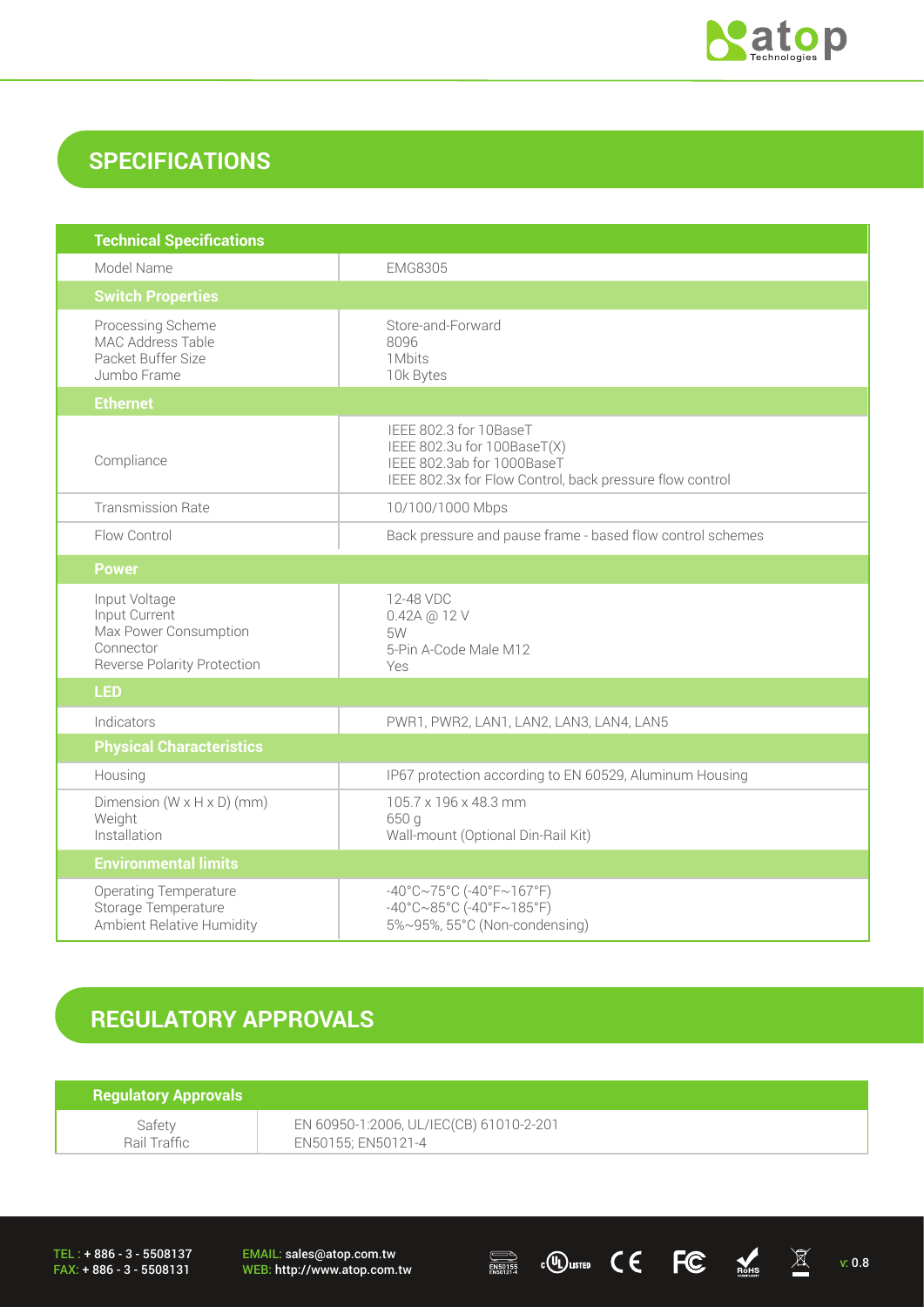

| <b>FMC</b>                 | FCC Part 15, Subpart B, Class A<br>EN 55032, EN 55024, EN 61000-3-3, EN 61000-6-2, EN 61000-6-4, |                                                                 |                                                                                                  |                  |
|----------------------------|--------------------------------------------------------------------------------------------------|-----------------------------------------------------------------|--------------------------------------------------------------------------------------------------|------------------|
| <b>Test</b>                | <b>Item</b>                                                                                      |                                                                 | <b>Value</b>                                                                                     | <b>Level</b>     |
| IEC 61000-4-2              | <b>ESD</b>                                                                                       | Contact Discharge<br>Air Discharge                              | $+8$ KV<br>$±15$ KV                                                                              | 4<br>4           |
| IEC 61000-4-3              | <b>RS</b>                                                                                        | 80-1000MHz<br>800-1000MHz<br>$1.4 - 2.1$ GHz<br>$2.1 - 2.5$ GHz | 10(V/m)<br>20(V/m)<br>10(V/m)<br>5(V/m)                                                          | 3<br>3<br>3<br>3 |
| IEC 61000-4-4              | FFT                                                                                              | DC Power Port<br>Signal Port                                    | $±4.0$ KV<br>$±2.0$ KV                                                                           | 3<br>3           |
| IEC 61000-4-5              | Surge                                                                                            | DC Power Port<br>DC Power Port<br>Signal Port<br>Signal Port    | Line-to Line±1.0 kV<br>Line-to Earth±2.0 kV<br>Line-to Line $\pm 1.0$ kV<br>Line-to Earth±2.0 kV | 3<br>3<br>3<br>3 |
| IEC 61000-4-6              | <b>CS</b>                                                                                        | $0.15 - 80$ MHz                                                 | 10V rms                                                                                          | 3                |
| IEC 61000-4-8              | PFMF                                                                                             | (Enclosure)                                                     | DC 300A/m                                                                                        | 3                |
| Shock<br>Drop<br>Vibration | MIL-STD-810G Method 516.5<br>MIL-STD-810F Method 516.5<br>MIL-STD-810F Method 514.5 C-1 & C-2    |                                                                 |                                                                                                  |                  |
| RoHS <sub>2</sub>          | Yes                                                                                              |                                                                 |                                                                                                  |                  |
| <b>MTBF</b>                | 20 Years                                                                                         |                                                                 |                                                                                                  |                  |
| Warranty                   | 5 years                                                                                          |                                                                 |                                                                                                  |                  |

## **DIMENSIONS & LAYOUT**



EMAIL: sales@atop.com.tw EMAIL: sales@atop.com.tw  $\overline{\text{MSOHS}}$  computed  $\text{C}$   $\text{C}$   $\text{C}$   $\text{C}$   $\text{C}$   $\text{C}$   $\text{C}$   $\text{C}$   $\text{C}$   $\text{C}$   $\text{C}$   $\text{C}$   $\text{C}$   $\text{C}$   $\text{C}$   $\text{C}$   $\text{C}$   $\text{C}$   $\text{C}$   $\text{C}$   $\text{C}$   $\text{C}$